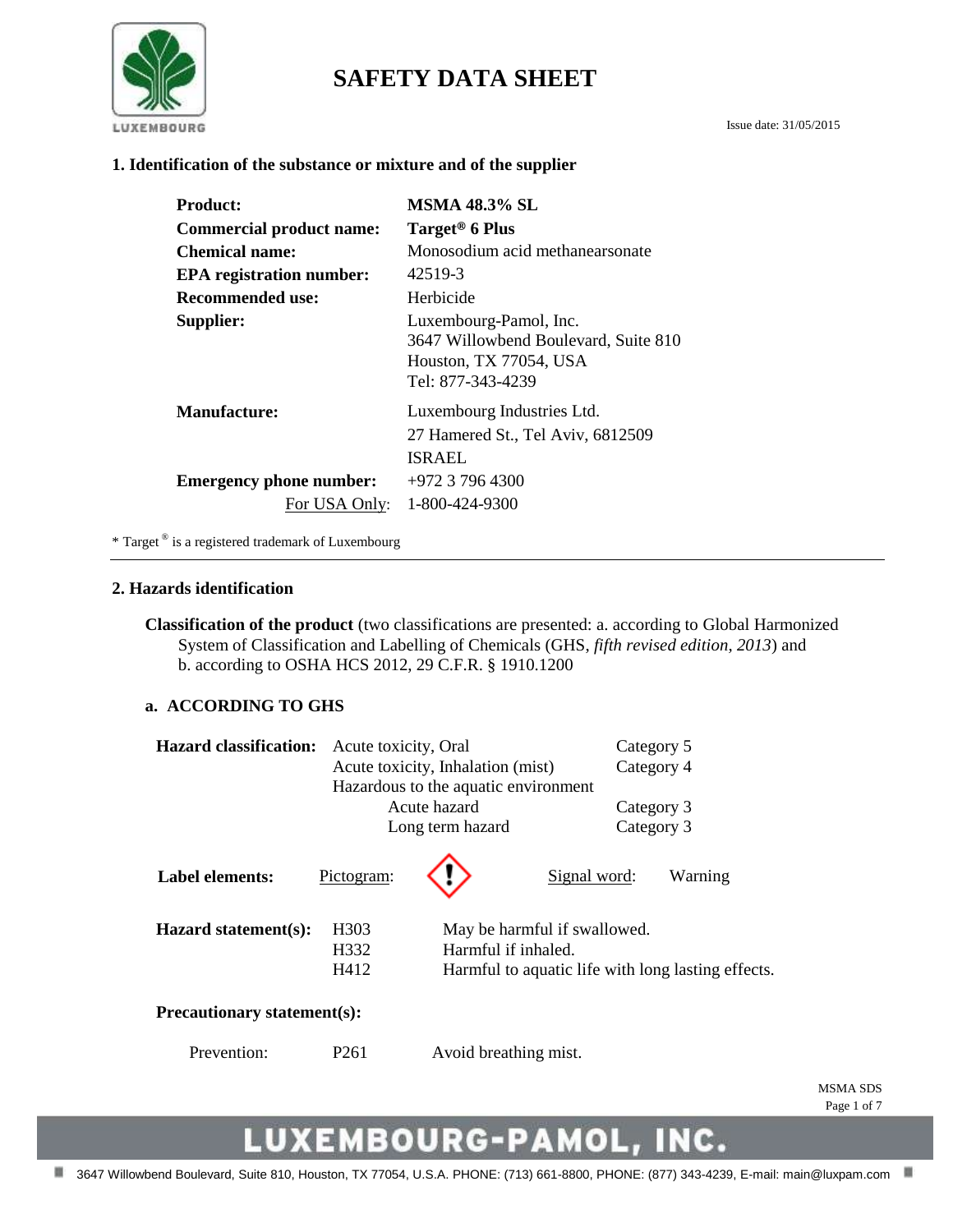|           | P <sub>271</sub><br>P <sub>273</sub> | Use only outdoors or in a well-ventilated area.<br>Avoid release to the environment.                                                                             |
|-----------|--------------------------------------|------------------------------------------------------------------------------------------------------------------------------------------------------------------|
| Response: | P312<br>P304+P340                    | Call a POISON CENTER/doctor/physician if you feel unwell.<br>IF INHALED: Remove victim to fresh air and keep at rest in a<br>position comfortable for breathing. |
| Storage:  |                                      | No storage statements required.                                                                                                                                  |
| Disposal: | P <sub>501</sub>                     | Dispose of contents/container in accordance with national/<br>international regulations.                                                                         |

# **b. ACCORDING TO OSHA HCS 2012, 29 C.F.R. § 1910.1200**

| Hazard(s) identification:                                 | Acute toxicity, Inhalation (mist) Category 4                                                                                               |
|-----------------------------------------------------------|--------------------------------------------------------------------------------------------------------------------------------------------|
| <b>Hazard statement:</b>                                  | Harmful if inhaled                                                                                                                         |
| Signal word:                                              | Warning                                                                                                                                    |
| Pictogram:                                                | <b>Exclamation mark</b>                                                                                                                    |
| <b>Precautionary statements:</b>                          |                                                                                                                                            |
| Prevention:                                               | Avoid breathing mists.<br>Use only outdoors or in a well-ventilated area.                                                                  |
| Response:                                                 | If inhaled: Remove person to fresh air and keep comfortable for<br>breathing.<br>Call a poison center/doctor/physician if you feel unwell. |
| Storage:                                                  | No storage statements.                                                                                                                     |
| Disposal:                                                 | No disposal statements.                                                                                                                    |
| <b>Hazards Not Otherwise</b><br><b>Classified (HNOC):</b> | Not known.                                                                                                                                 |

# **3. Information on ingredients contributing to hazard**

| <b>Common name:</b>      | MSMA, Monosodium methanearsonate |
|--------------------------|----------------------------------|
| <b>Chemical family:</b>  | Organo-arsenic compounds         |
| <b>Chemical formula:</b> | $CH_4AsO_3Na$                    |
| Structural formula:      | $CH3$ -As-OH<br>$O-Na^+$         |
| $CAS$ No.:               | 2163-80-6                        |
| <b>Content:</b>          | 46.9-49.7%, 720 g/L              |

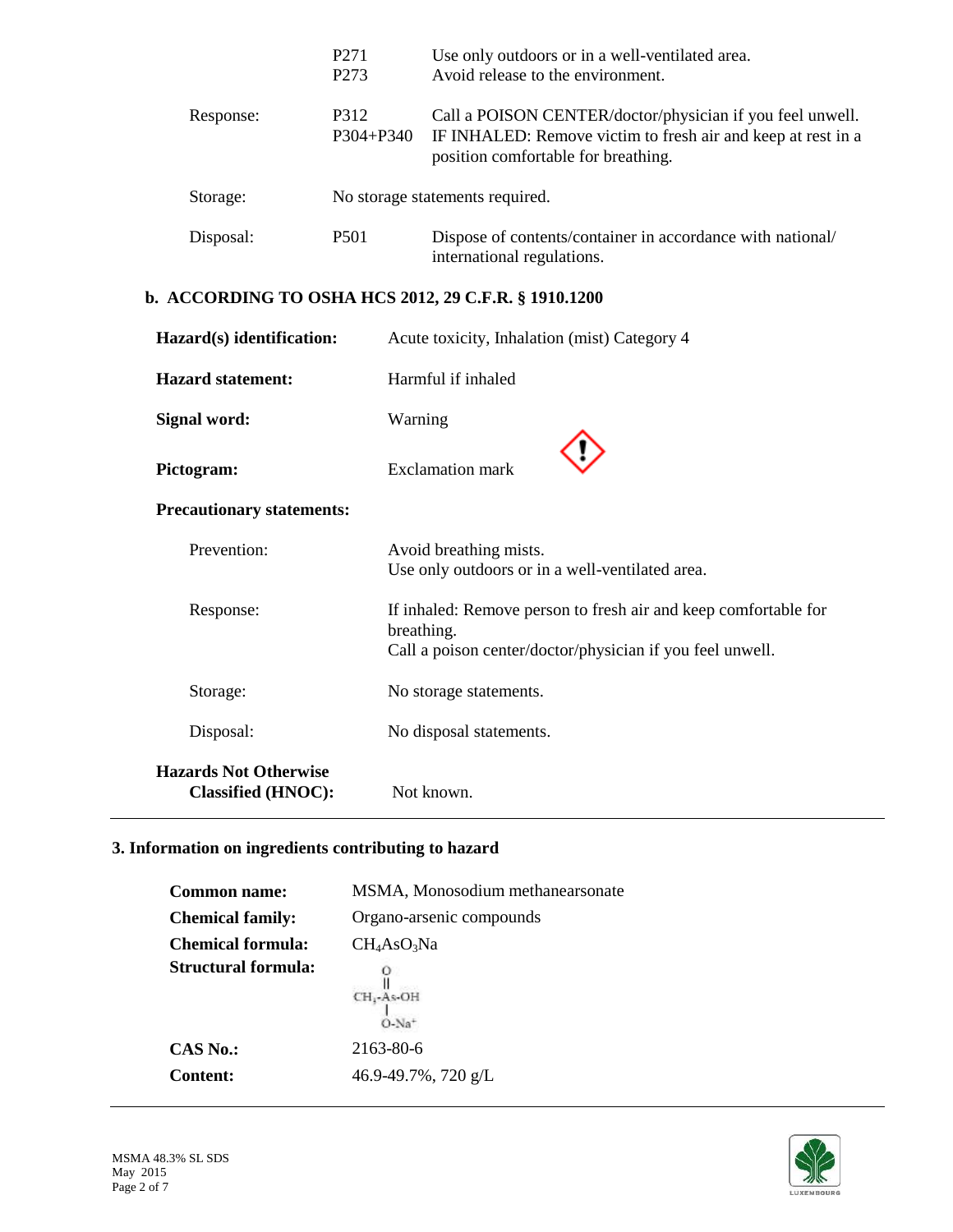#### **4. First-aid measures**

| <b>Ingestion:</b>  | Call a poison control center or doctor immediately for treatment advice.<br>Have person sip a glass of water if able to swallow.<br>Do not induce vomiting unless told to do so by a poison control center or doctor.<br>Do not give anything by mouth to an unconscious person. |
|--------------------|----------------------------------------------------------------------------------------------------------------------------------------------------------------------------------------------------------------------------------------------------------------------------------|
| <b>Inhalation:</b> | Move person to fresh air.                                                                                                                                                                                                                                                        |
|                    | If person is not breathing, call 911 or an ambulance, then give artificial respiration,<br>preferably by mouth-to-mouth, if possible.                                                                                                                                            |
|                    | Call a poison control center or doctor for further treatment advice.                                                                                                                                                                                                             |
|                    |                                                                                                                                                                                                                                                                                  |
| <b>Eyes:</b>       | Hold eye open and rinse slowly and gently with water for 15-20 minutes.                                                                                                                                                                                                          |
|                    | Remove contact lenses, if present, after the first 5 minutes, then continue rinsing eye.<br>Call a poison control center or doctor for treatment advice.                                                                                                                         |
|                    |                                                                                                                                                                                                                                                                                  |
| Skin:              | Take off contaminated clothing.                                                                                                                                                                                                                                                  |
|                    | Rinse skin immediately with plenty of water for 15-20 minutes.                                                                                                                                                                                                                   |
|                    | Call a poison control center or doctor for treatment advice.                                                                                                                                                                                                                     |

#### **Most important symptoms and effects, both acute and delayed:**

Although the organic (methylated) pentavalent compounds (arsonates) incur the least hazard of the arsenicals, it is prudent to manage cases of arsenical pesticide ingestion as though all are highly toxic.

Effects associated with acute MSMA exposure:

Gastrointestinal (GI) adverse effects predominate, with vomiting, abdominal pain and rice-water or bloody diarrhea being the most common. Other GI effects include inflammation, vesicle formation and eventual sloughing of the mucosa in the mouth, pharynx and esophagus.

Symptoms related to the central nervous system may begin with headache, dizziness, drowsiness and confusion.

Effects associated with chronic exposure to MSMA: Chronic exposure to MSMA is unlikely when handling according to label directions.

## **Indication of any immediate medical attention and special treatment needed.**

If ingested, gastric lavage may be indicated. Literature recommendations for arsenic poisoning calls for chelation therapy with BAL or d-penicillamine. Persons with sensitivity to penicillins may suffer an allergic reaction. BAL is recommended for persons allergic to penicillin.

#### **5. Fire-fighting measures**

| Suitable extinguishing media:                  | Dry chemical or carbon dioxide $(CO2)$ , do not use water or foam,<br>as this may spread product. |
|------------------------------------------------|---------------------------------------------------------------------------------------------------|
| Specific hazards arising from the<br>chemical: | Reducing agents may release arsine gas.                                                           |

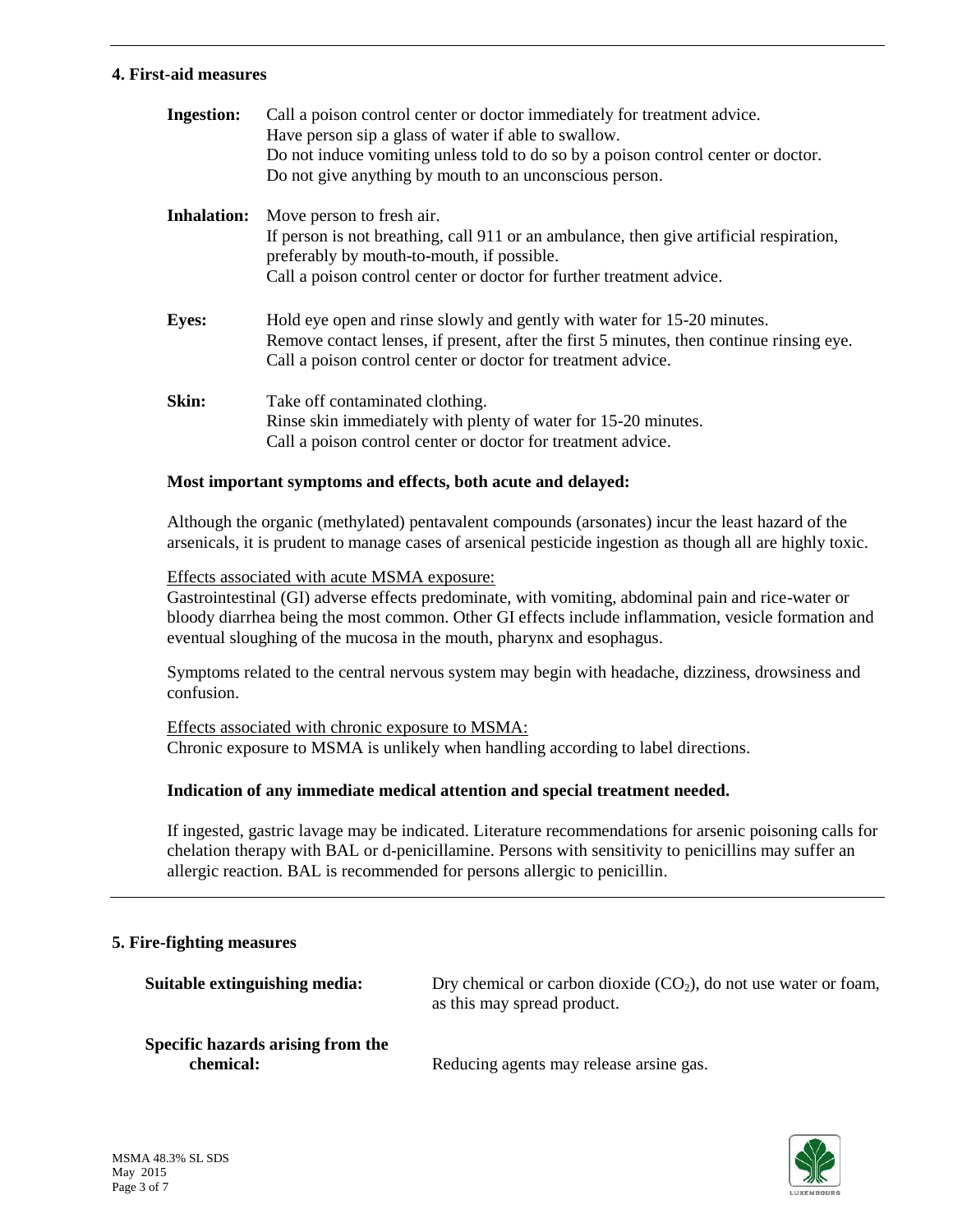**precautions for fire-fighters:** Wear chemical protective clothing and self-contained breathing apparatus (SCBA) with positive pressure.

| 6. Accidental release measures                                   |                                                                                                                                                                                                                                                                                                                                                                                                                                                                    |
|------------------------------------------------------------------|--------------------------------------------------------------------------------------------------------------------------------------------------------------------------------------------------------------------------------------------------------------------------------------------------------------------------------------------------------------------------------------------------------------------------------------------------------------------|
| <b>Personal precautions, protective</b><br>equipment:            | Use personal protective equipment. Avoid breathing mist. Ensure<br>adequate ventilation.                                                                                                                                                                                                                                                                                                                                                                           |
| <b>Environmental precautions:</b>                                | Do not apply directly to water. Do not discharge into<br>drains/surface waters/groundwater. Do not contaminate water by<br>cleaning of equipment or disposal waste. Do not contaminate<br>waters used for domestic purposes, or by wildlife, including<br>aquatic life, or for irrigation.                                                                                                                                                                         |
| <b>Methods and materials for</b><br>containment and cleaning up: | Stop leak if possible. Contain spilled product with an inert diking<br>material, such as sand. Cover the spill area with a 1:1 mixture of<br>vermiculite and solid calcium oxide (the amount of the mixture<br>should be at least double the size of the spill). Place reclaimed<br>product in a closed and properly labeled waste drum. Store drum<br>in separate area until proper disposal. Flush residue with water.                                           |
| 7. Handling and storage                                          |                                                                                                                                                                                                                                                                                                                                                                                                                                                                    |
| <b>Precautions for safe handling:</b>                            | Wear suitable protective clothing. Avoid contact with skin and<br>eyes. Do not breathe mist. Avoid formation of aerosols. Provide<br>appropriate exhaust ventilation. Wash hands and exposed skin<br>thoroughly after handling.                                                                                                                                                                                                                                    |
| Conditions for safe storage,                                     | including any incompatibilities: Store in a cool place. Keep container tightly closed in a dry and<br>well ventilated place. Damaged or leaking containers which<br>cannot be used immediately should be transferred to suitable<br>sound containers and properly marked. Incompatibility: Heavy<br>metal salts may cause precipitation. Mild corrosive to steel.<br>May react with reducing agents such as aluminum, zinc, sodium<br>borohydride, sulfur dioxide. |

# **8. Exposure controls / personal protection**

**Occupational exposure limits: Exposure limits for organic arsenic compounds** OSHA PEL-TWA, (as As):  $0.5 \text{ mg/m}^3$ 

> OSHA California/PEL-TWA, (as As):  $0.2 \text{ mg/m}^3$

ACGIH (2015) TLV-TWA: Not established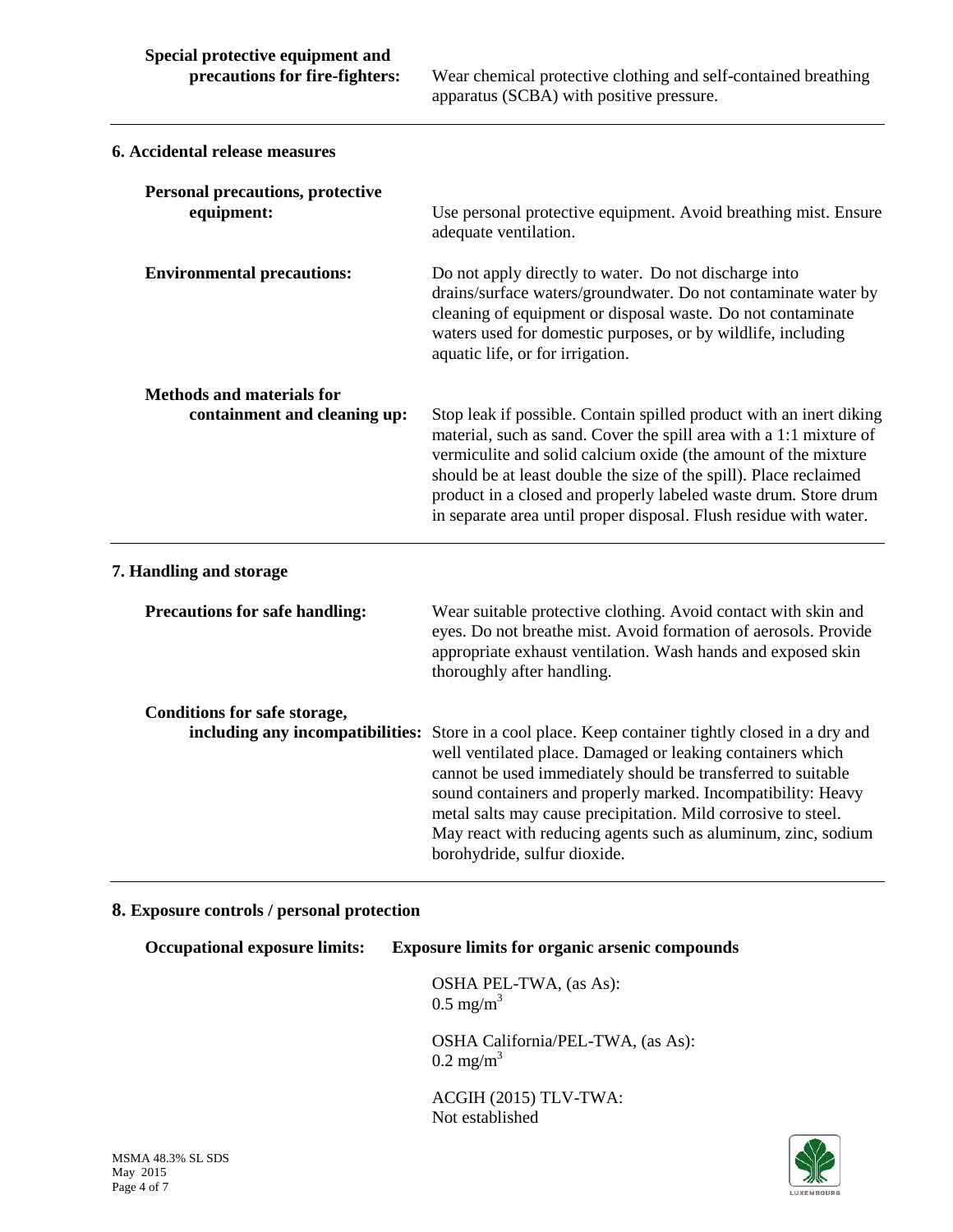|  | Appropriate engineering controls: |  |
|--|-----------------------------------|--|
|--|-----------------------------------|--|

Provide exhaust ventilation or other engineering controls. Wash hands before breaks and at the end of the workday.

Personal protective equipment: Long sleeve shirt, long pants, boots, chemical resistant gloves, dust or mist respirator, and protective eyewear.

# **9. Physical and chemical properties**

| Clear liquid                  |
|-------------------------------|
| Colourless to yellow          |
| <b>Odourless</b>              |
| Not relevant                  |
| $5 - 7$                       |
| $-25$ to $-15$ <sup>o</sup> C |
| Not available                 |
| Not available                 |
| $>100^{\circ}$ C              |
| Not flammable                 |
|                               |
| Not relevant                  |
| $\langle 1x10^{-5}$ Pa (MAA)  |
| Not available                 |
| Not available                 |
| 1.3-1.7 $g/mL$                |
| 104 g/100 mL (MSMA 100%)      |
|                               |
| Not relevant                  |
| Not relevant                  |
| Not available                 |
| 27.7 cps (MSMA 51%)           |
|                               |

# **10. Stability and reactivity**

| <b>Reactivity:</b>                         | Heavy metal salts may cause precipitation. Mildly corrosive to<br>steel. May react with reducing agents such as aluminum, zinc,<br>sodium borohydride, sulfur dioxide. |
|--------------------------------------------|------------------------------------------------------------------------------------------------------------------------------------------------------------------------|
| <b>Chemical stability:</b>                 | Stable under normal temperatures and pressure.                                                                                                                         |
| <b>Possibility of hazardous reactions:</b> | Not available.                                                                                                                                                         |
| <b>Conditions to avoid:</b>                | Not available.                                                                                                                                                         |
| <b>Incompatible materials:</b>             | Reducing agents such as aluminum, zinc, sodium borohydride,<br>sulfur dioxide.                                                                                         |
| <b>Hazardous decomposition products:</b>   | Reducing agents may release arsine gas.                                                                                                                                |

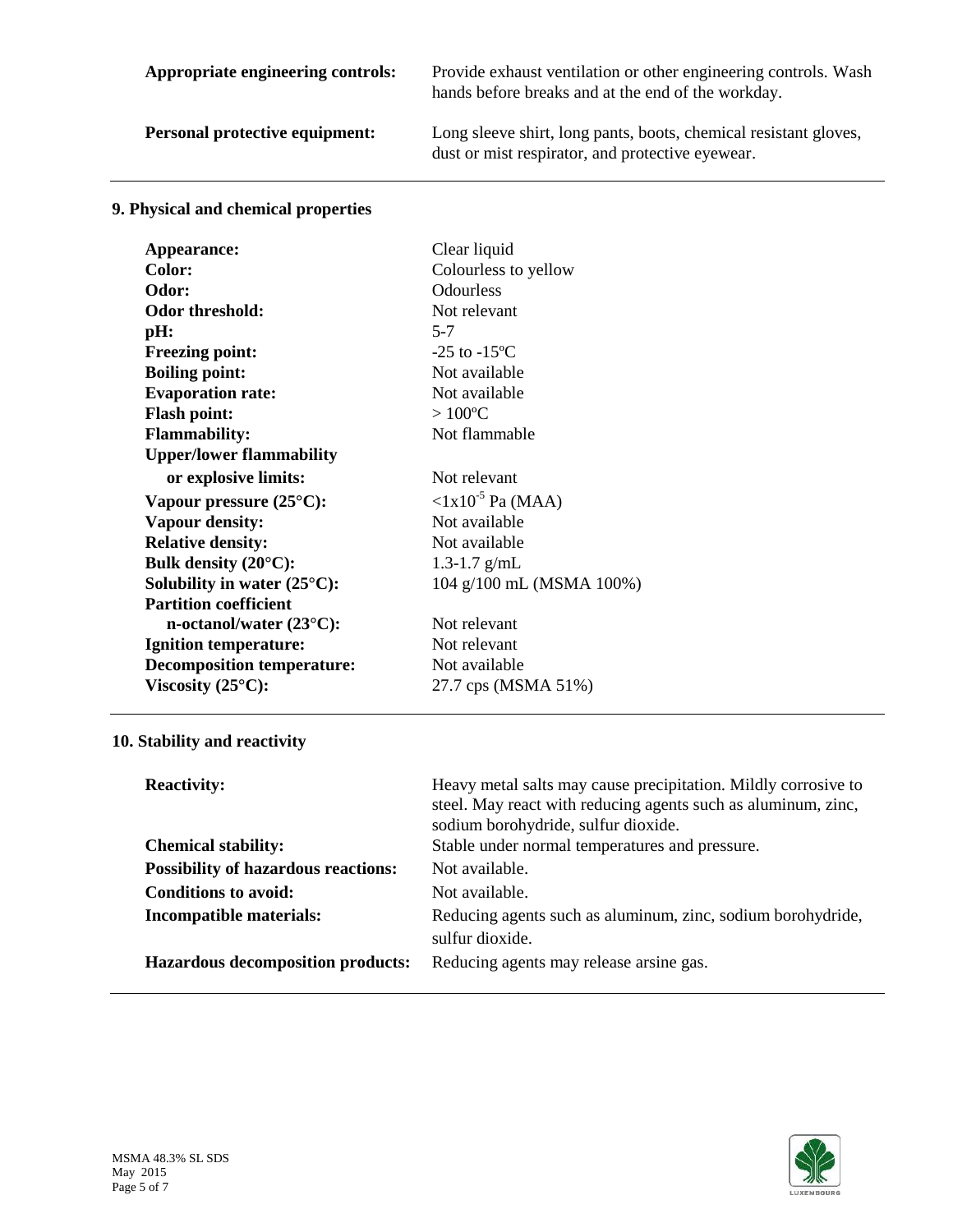# **11. Toxicological information**

| <b>Acute toxicity</b>                                       |                                                             |
|-------------------------------------------------------------|-------------------------------------------------------------|
| Oral $LD_{50}$ (rat):                                       | $2833 \text{ mg/kg}$                                        |
| Dermal $LD_{50}$ (rabbit):                                  | $>2000$ mg/kg                                               |
| Inhalation $LC_{50}$ (1h, rat):                             | $10.8$ mg/L                                                 |
| Inhalation $LC_{50}$ (4h, rat):                             | $2.2 \text{ mg/L}$                                          |
| <b>Skin corrosion/irritation</b>                            |                                                             |
| Skin irritation (rabbit):                                   | Not a primary irritant                                      |
| Serious eye damage/irritation                               |                                                             |
| Eye irritation (rabbit):                                    | Not a primary irritant                                      |
| <b>Respiratory or skin sensitization</b>                    |                                                             |
| Dermal sensitization (guinea pig): Not a contact sensitizer |                                                             |
| Germ cell mutagenicity:                                     | Not mutagenic                                               |
| Carcinogenicity:                                            | MSMA is not a carcinogen. It did not cause tumors in any of |
|                                                             | the carcinogenicity studies that were conducted.            |
|                                                             | NTP:<br>Not listed                                          |
|                                                             | OSHA: Not listed                                            |
|                                                             | IARC: Not listed                                            |
| <b>Reproductive toxicity:</b>                               | Not available                                               |
| <b>STOT*</b> single exposure:                               | Not available                                               |
| <b>STOT</b> repeated exposure:                              |                                                             |
|                                                             | Not available                                               |

\*Specific Target Organ Toxicity

## **12. Ecological information**

# **Ecotoxicity: (MSMA 51%)**

| <b>Birds:</b>                             |                                                               |
|-------------------------------------------|---------------------------------------------------------------|
| Northern bobwhite $LD_{50}$ :             | $834 \text{ mg/kg}$                                           |
| Northern bobwhite $LC_{50}(5d)$ :         | $3269$ mg/L                                                   |
| Mallard $LC_{50}(5d)$ :                   | $>5620$ mg/L                                                  |
| <b>Fish:</b>                              |                                                               |
| Bluegill sunfish $LC_{50}$ (96 h):        | $> 93 \text{ mg/L}$                                           |
|                                           |                                                               |
| Crustacean:                               |                                                               |
| Daphnia pulex $LC_{50}$ (48 h):           | $82.85$ mg/L                                                  |
| <b>Aquatic plants:</b>                    |                                                               |
| Lemna gibba $ErC50$ (14 days):            | 145.9 mg/ $L$                                                 |
|                                           |                                                               |
| <b>Bees:</b>                              |                                                               |
| Apis mellifera $LD_{50}$ (48hr, contact): | $68 \mu g/bee$                                                |
| Persistence and degradability:            | Not readily biodegradable                                     |
|                                           |                                                               |
| <b>Bioaccumulative potential:</b>         | No bioaccumulative potential (the product is hydrophilic, BCF |
|                                           | less than $1X$ )                                              |